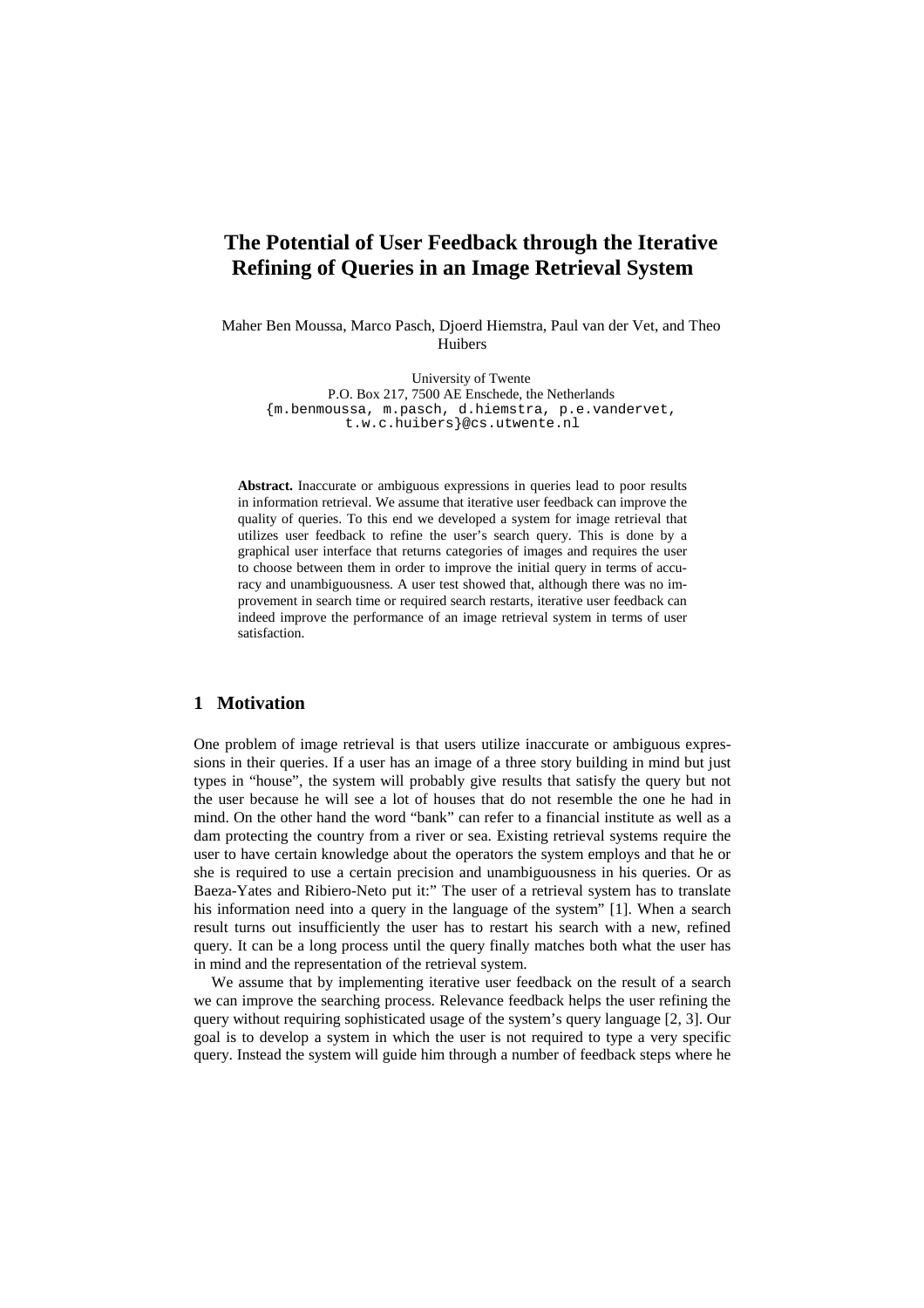can refine his search by simply clicking on a category of items that is close until the results are satisfactory. The user does not have to care about the phrasing of his query and simply has to click on a particular item. In terms of user friendliness, the system "forgives" errors (i.e. here: imprecise input) and this improves the usability of the image retrieval system as a whole with user satisfaction in particular.

We implement this idea by adding a categorization system on the collection of an image retrieval system. When the user types in a request the result is a number of categories that seem promising to contain the image that he is searching for. The user can then easily make a distinction for example for the word "bank" between "sea/bank" and "organization/bank". In this way, the query becomes iteratively unambiguous and more precise. As such, the approach bears some resemblance with browsing concept hierarchies [4] such as those provided by for instance the Open Directory Project [5]. A similar approach was followed successfully by Sieg et al. [6] for web search. Like Sieg et al., we use static categories, but categories might as well be taken from content classifiers as we have done recently for text search [7]. In the near future, image content classifiers will be available by collaborative efforts [8], which can be used directly in our approach to iterative user feedback.

The paper is organized as follows. In Section 2, we introduce our research questions. In Section 3 we describe our interactive image retrieval system and our approach to answer the research questions. Section 4 presents the experimental results, which are discussed further in Section 5. Finally, Section 6 concludes the paper.

## **2 Research Questions**

In this study we investigate the potential of iterative user feedback in an image retrieval system. We think of potential here as an improvement in terms of the time needed to conduct a search, the attempts that a user has to make to conduct a search and the user's personal attitude of the retrieval system. This leads to the following research questions that we want to investigate:

- 1. Does iterative user feedback improve the performance of an image retrieval system in terms of the time that is needed for a search?
- 2. Does iterative user feedback improve the performance of an image retrieval system in terms of the results of a search and the need to restart a search?
- 3. Does feedback improve the quality of an image retrieval system as it is perceived by the user?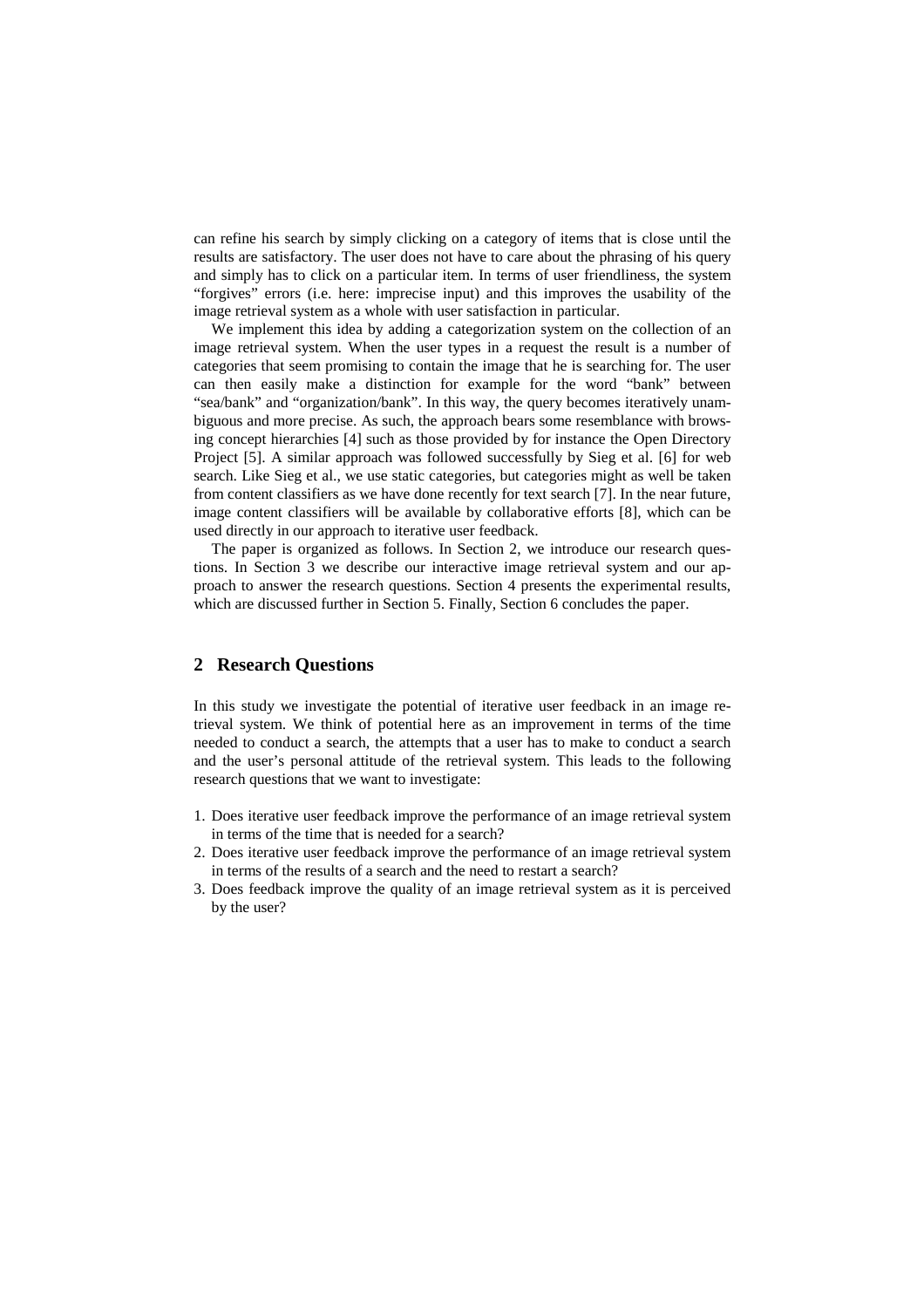# **3 Methods**

#### **3.1 Prototype**

In order to test our assumptions that were stated above we built a system that incorporates user feedback. For control reasons we also built a system that resembles a "traditional" image retrieval system like Google or AltaVista. Both systems feature the same search engine, built on top of Lucene of The Apache Software Foundation [9], and access the same collection. In preparation of the test we also created a domain-specific collection of image data.

Lucene is a lightweight core of a search engine, with a simple and clear API for searching and indexing information. The main disadvantage of Lucene is that it is a very light API with no API for web-crawling and that it lacks support for different file formats like images or PDF files. However, because of the simplicity of its API, it can be easily customized and support for different files can easily be added. For this study, support for image files and a lightweight web crawler have been added.

 $score(d, q) = \sum tf(t \text{ in } d) \cdot idf(t) \cdot boost(t, field \text{ in } d) \cdot lengthNorm(t, field \text{ in } d)$ in  $d$ , $q$ ) =  $\sum$  *ff* (*t* in *d*)  $\cdot$  *idf* (*t*)  $\cdot$  *boost* (*t*.*field* in *d*)  $\cdot$  *lengtNorm* (*t*.*field* in *d*)  $=\sum_{t \text{ in } q} tf(t \text{ in } d) \cdot idf(t) \cdot boost(t \text{. field in } d).$ 

Although Lucene is a lightweight search engine core it contains a reasonably sophisticated scoring algorithm. This is the score formula that is used by Lucene to determine the score for each document based on a query. An explanation of the formula is given in Table 1. The formula is taken from [9].

| Factor                       | <b>Description</b>                                                                                                                                  |
|------------------------------|-----------------------------------------------------------------------------------------------------------------------------------------------------|
| $tf(t \text{ in } d)$        | Term frequency factor for the term (t) in<br>the document (d)                                                                                       |
| idf(t)                       | Inverse document frequency of the term                                                                                                              |
| $boost(t, field \in d)$      | Field boost, as set during indexing                                                                                                                 |
| $lengthNorm(t, field \in d)$ | Normalization value of a field, given the<br>number of terms within the field. This<br>value is computed during indexing and<br>stored in the index |

**Table 1.** Score formula of Lucene

The goal of this study is not to investigate how to improve the indexing of images. We assume that there is a search engine that can index all the images perfectly with the correct keywords and the correct description. We are aware that in reality such an image search engine does not exist. For instance, the image search of Google.com has problems with indexing images with the right keywords. To realize the goal of this study the choice was made to use a test collection of images from the stock photo provider FotoSearch.com [10]. All the images in this collection have proper description and correct keywords.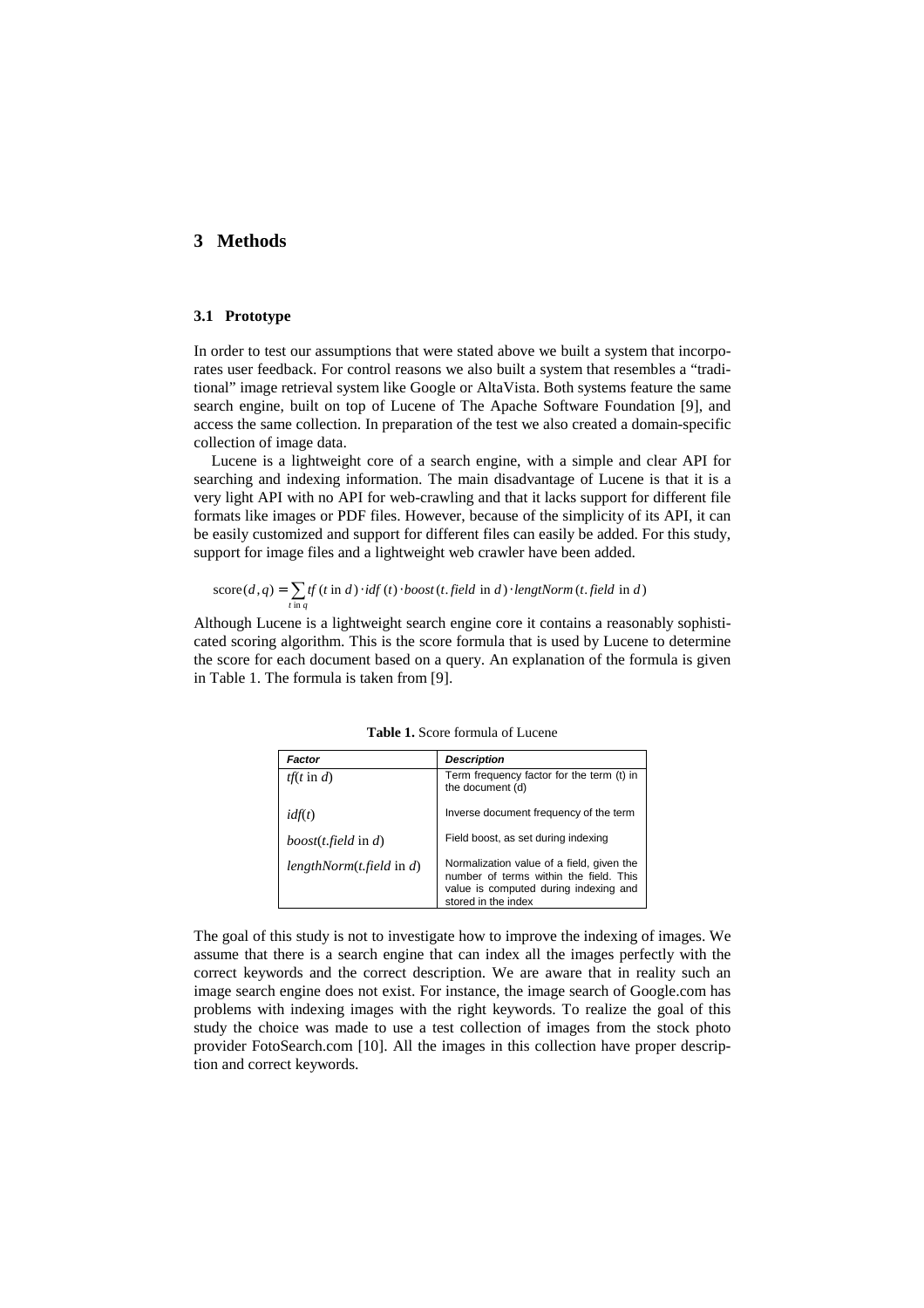The next step was to develop an indexer that would be able to index this collection. To this end a FotoSearch.com specific indexer was developed that reads a list of URLs containing an image, its description and its keywords (e.g. http://www.fotosearch.com/BNS145/fba001/) from a file and indexes it. The indexer parses a site and retrieves only the correct information about an image and ignores the rest. The ImageDocument class handles this information and converts it to a document that Lucene can index.

For the search JSP pages are created that use the Lucene search API for searching. To get better results, the StopAnalyser class of Lucene is used to parse the user query. The StopAnalyser class removes all English stop words from the query to decrease the change for irrelevant results. After executing the Lucene search API, the results are presented to the user in a similar way as in the Google Search, in order to provide the user with an interface that he is familiar with. This search engine serves as the control condition in the experiment. Its architecture is shown in Figure 1.



**Fig. 1.** Architecture of the control condition

The experimental condition was realized by extending the first prototype with support for categories. Based on the test collection of images, a category structure has been created by hand. An XML file with this category structure was built, containing category names, search queries related to these categories and images representing them. When the user types a query, the search engine does not directly pass the query to Lucene like done in the control condition, but searches in the categories XML file for the categories containing the words from this query and the words similar to them and returns the results in a list format with an image before every category that represents it. After choosing a category the user can refine his searching by continuously clicking on the desired subcategory, until he is satisfied with the results. When a (sub-) category is chosen, the search engine automatically executes the query related to this cate-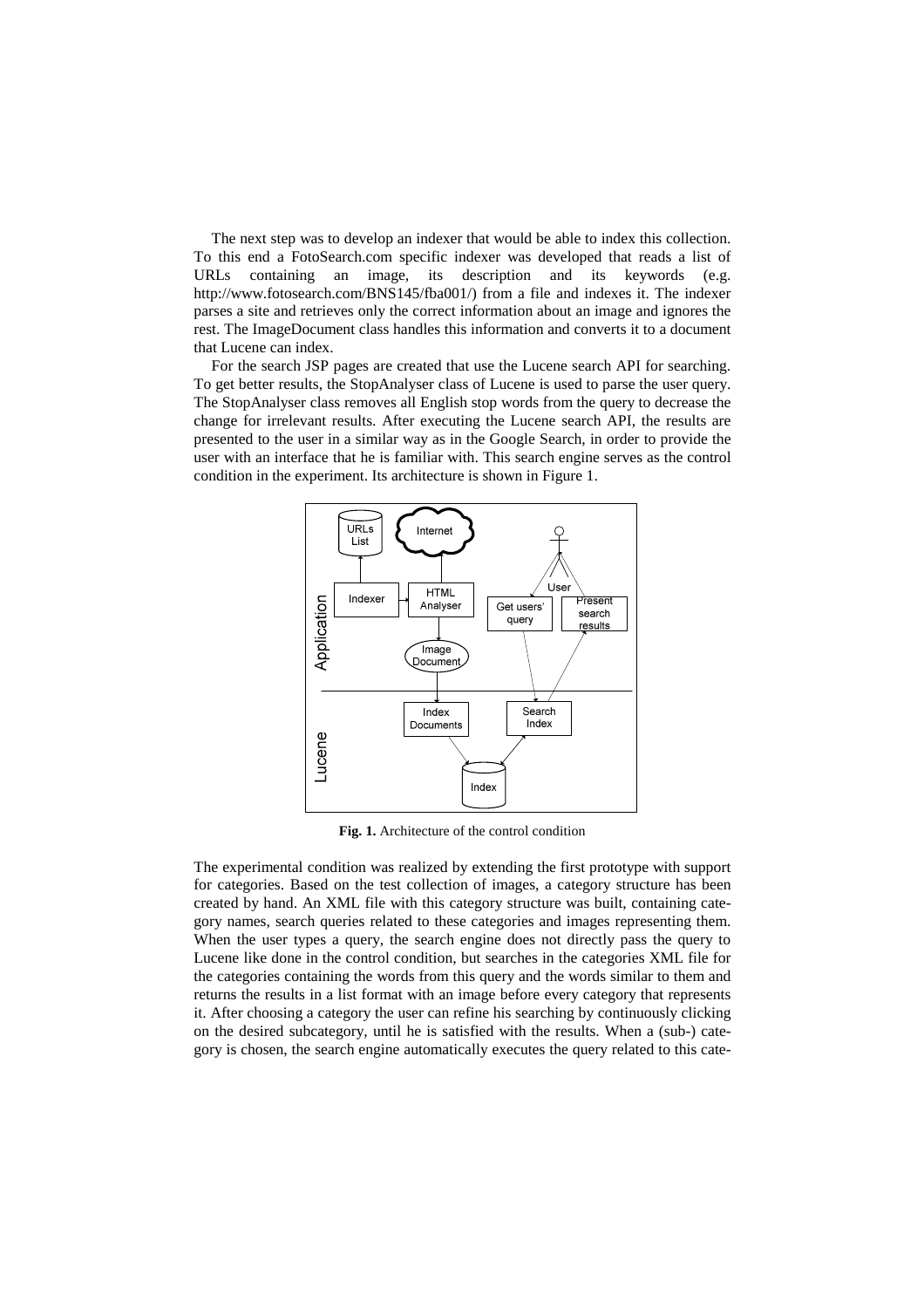

gory and presents the results in the same page. The architecture of the experimental condition is shown in Figure 2.

**Fig. 2.** Architecture of the experimental condition

As a test collection we created a category structure of people, with subcategories like Caucasian, Asian and African-american which have as subcategories child, teenager, young adult and older. Here the following subcategories are established by gender and the number of people in an image. To prevent confusion only images related to these categories were indexed and used by both prototypes. In total the collection consisted of 550 images. We are aware that this is a rather small collection, but we are convinced that it is sufficient for the tasks that had to be solved in the user test, which is described further below.

Another difficulty that had to be solved was that different users use different words to specify their search queries, which is also known as encoding specificity problem. Some people would use "caucasian" to search for Caucasian people, while others would use "white" for the same purpose. To solve this problem, WordNet had been integrated to the second prototype, making it possible to retrieve the category "caucasian" when typing "white". Although WordNet worked pretty well, there were some cases where it presented fewer alternatives than we expected. For instance, when searching for "white", "caucasian" was returned as one of the word senses. However when searching for "black", "african-american" was not between the related word senses. Although it is returned in the similarity list of the adjective "black", there was not enough time to develop a smarter application that checks all the words related in WordNet to the source word and also determines which ones are relevant and which are not. The developed prototype only uses the word senses relations in WordNet.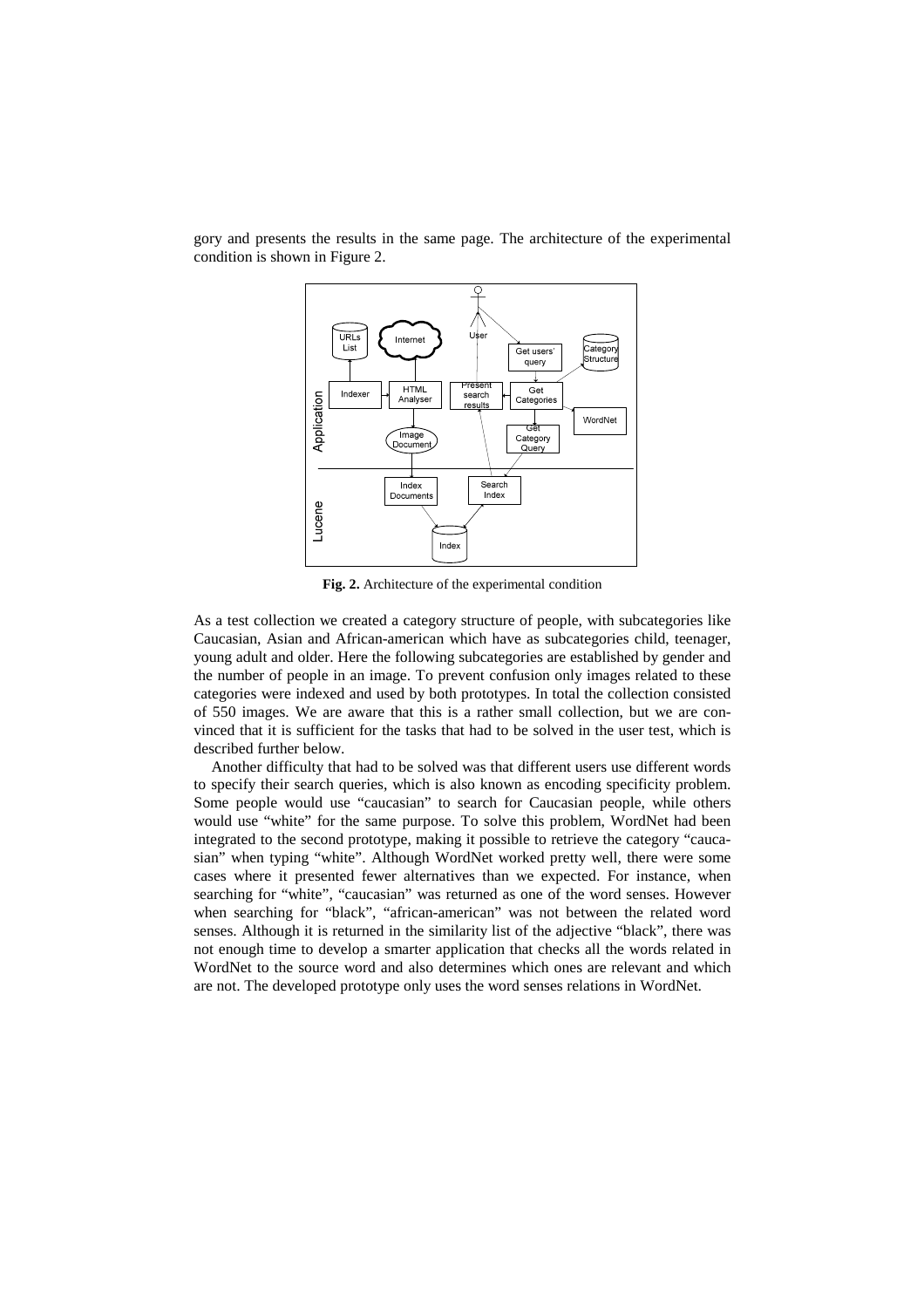#### **3.2 Design**

To evaluate our approach we conducted a user study choosing a within-subjects setup, which means we use the same participants for both test conditions. The advantage of employing the within-subject setup is that we need fewer participants than with a between-subjects setup, where participants are only used for one condition. More important, this setup usually has a higher statistical power than using different participants for the test conditions, as we get values for each condition from the same individuals.

There was an experimental condition with the system employing user feedback and a control condition with the system without user feedback. For both conditions the participants had to search for images that they were shown before. Those images were chosen by random. The tasks had to be assigned visually because assigning the tasks verbally would have had an influence on which keywords the participants would have used to find the images.

The participants first had to search for images in the control condition and then afterwards with the experimental condition. Usually it is recommended to alternate the order of conditions to avoid learning effects of the participants [11]. In our case it did not appear useful to alternate the order of conditions because users can see the names of categories in the experimental condition and this could have given them cues for keywords which would have influenced the scores in the control condition. On the other hand the control condition does not give cues for working with the experimental condition. This made it possible to use the within-subject setup.

## **3.3 Participants**

In their HCI textbook, Dix et al suggest using at least 10 participants in each condition of a user test to be able to perform statistical analysis on the results [12]. A total of 12 participants, 5 females and 7 males were recruited for this study. They were all university students, with ages ranging from 20 to 25 years.

As Dix et al further point out it is not useful to test a system that is intended for the general public on a group of computer science students because they are not representative for the common user. We coped with this by relying on students from various fields. Only one participant in our study had a background in computer science, the others came from all kinds of disciplines. All of them can be described as regular Internet users.

## **3.4 Procedure**

Participants were asked to separately enter a room where a computer running the test systems was located. They were asked to sit in front of the computer with an observer next to them. Then they were given a short introduction what the test was about without going too much into detail to avoid giving any cues that might influence their behaviour.

Then they were shown an image and asked to search for this image with the first system. In total they had to search for three images for each system. While they were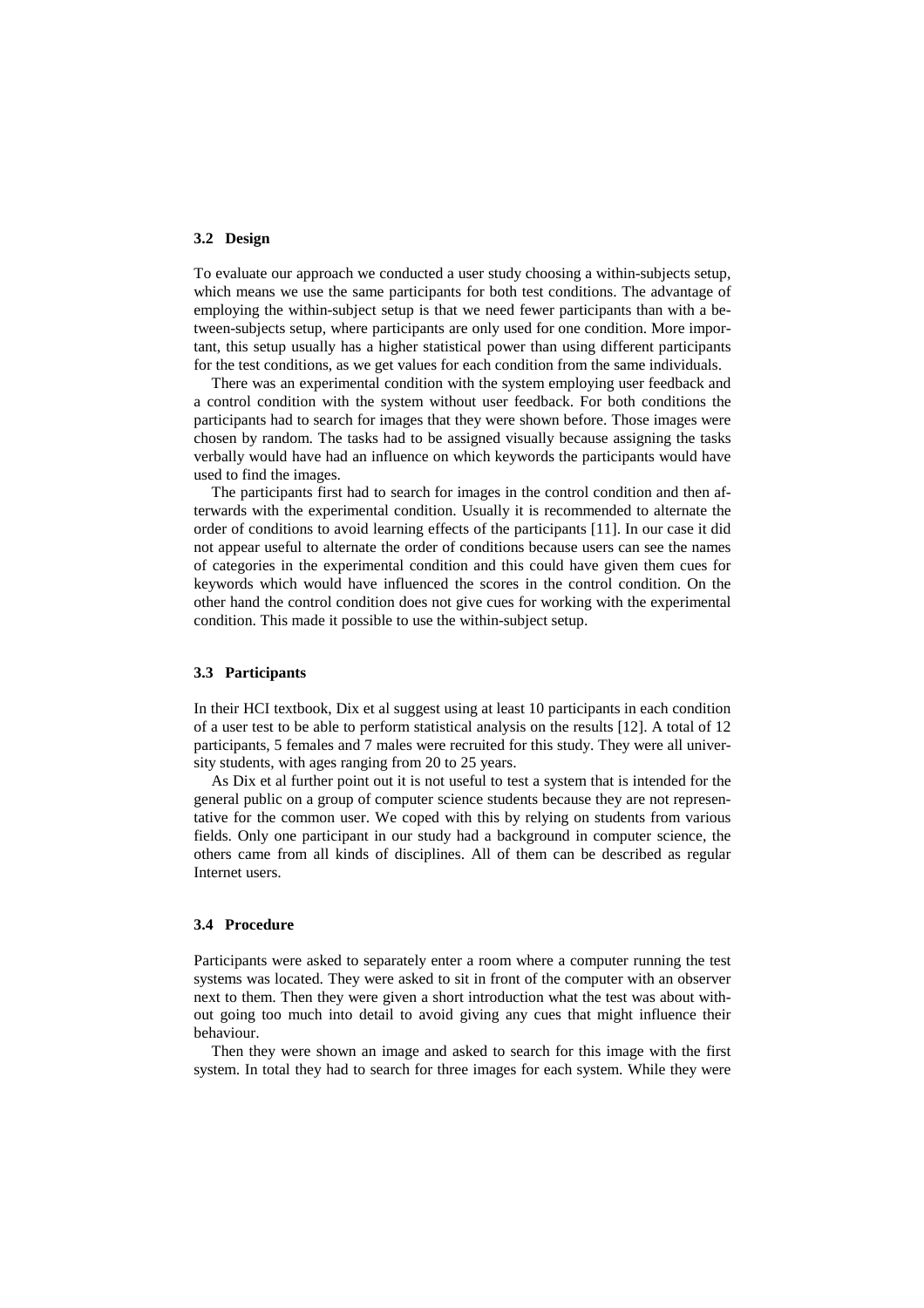searching, notes were taken on how long it took them to search and how often they had to restart their search by entering new queries. After finishing the tasks they were asked to evaluate the two systems by describing how well they could work with each system and by assigning grades. The grades were oriented on the Dutch grading scale where a 10 represents the maximum and a 1 the minimum.

In the end a short debriefing and a short discussion about the usefulness of our approach took place. Interesting points deriving from those discussions are mentioned in the discussion section of this report.

## **4 Results**

The first research question asked whether user feedback improves the performance of an image retrieval system in terms of the time users need to search for images. Regarding this research question we can state the following hypothesis:

H1: A system utilizing user feedback will be faster in use than a system without user feedback.

This leads to the null hypothesis

 $N_1$ : There is no difference in time when using a system with or without user feedback.

During the experiment notes were taken how long it took the participants to fulfill the tasks that were given to them. Table 2 shows the results. Note that the table shows the accumulated times for the three tasks that had to be solved with each of the conditions.

| <b>Subject</b> | Control C. | Exp. C. | Diff.  | Diff.^2 |
|----------------|------------|---------|--------|---------|
| 1              | 235        | 120     | 115    | 13225   |
| 2              | 380        | 315     | 65     | 4225    |
| 3              | 180        | 260     | -80    | 6400    |
| $\overline{4}$ | 80         | 130     | $-50$  | 2500    |
| 5              | 80         | 80      | 0      | 0       |
| 6              | 165        | 90      | 75     | 5625    |
| 7              | 390        | 400     | $-10$  | 100     |
| 8              | 120        | 180     | -60    | 3600    |
| 9              | 120        | 280     | $-160$ | 25600   |
| 10             | 240        | 190     | 50     | 2500    |
| 11             | 220        | 120     | 100    | 10000   |
| 12             | 210        | 120     | 90     | 8100    |
|                |            |         |        |         |
| Sums           | 2420       | 2285    | 135    | 81875   |
| Means          | 201,67     | 190,42  | 11,25  |         |

**Table 2.** Time needed to fulfill tasks (in seconds)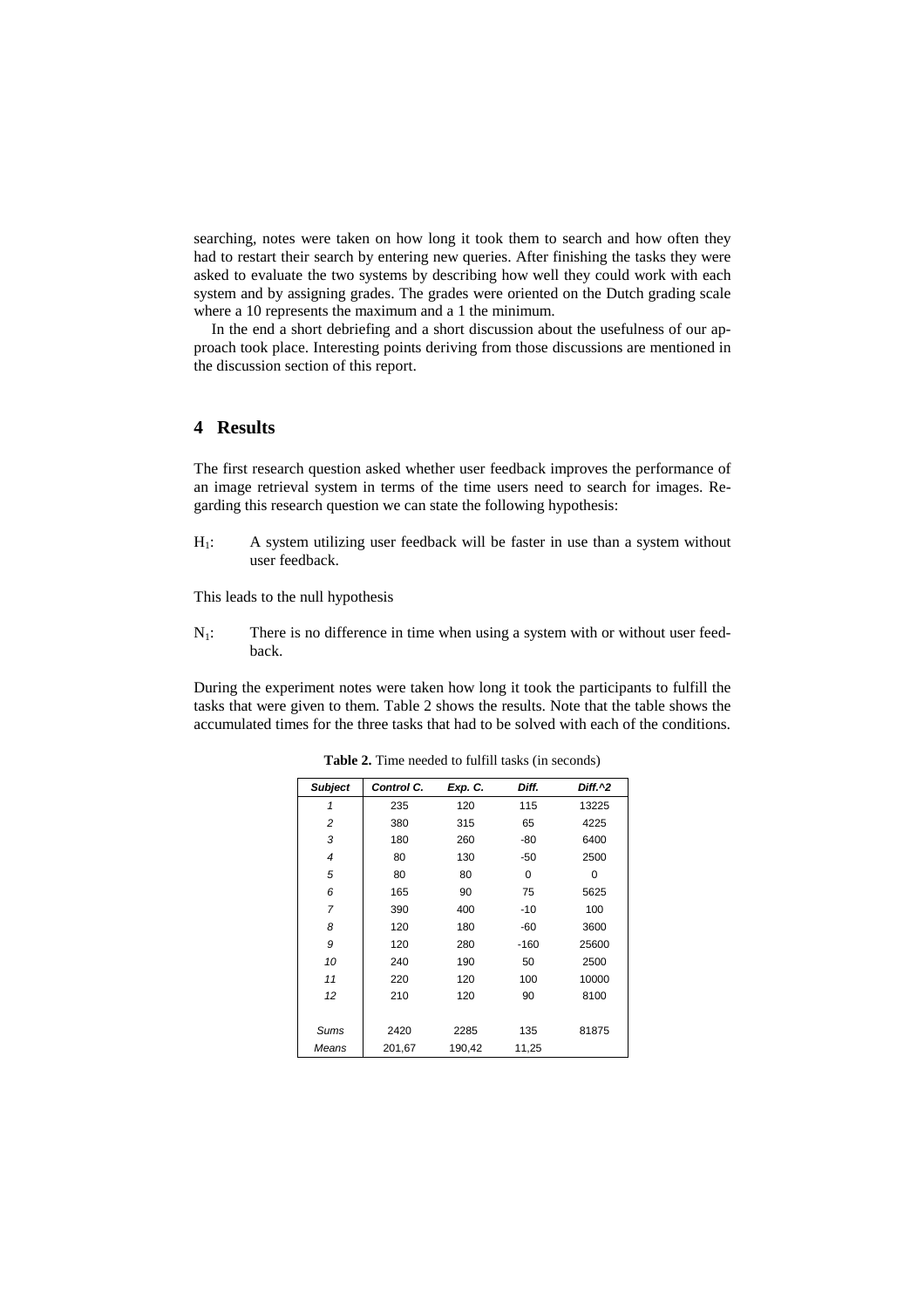The time needed to solve the given tasks with the system that employs user feedback was slightly shorter ( $\bar{x}$  = 190.42) than without feedback ( $\bar{x}$  = 201.67). However, when running a student's t test, the difference did not support the hypothesis that a system employing iterative user feedback is faster in use than a system without feedback since the obtained value  $t = 0.46$  is not statistically significant at the 5% level.

The second research question was whether iterative user feedback improves the search results. This can be interpreted in many ways. In our experimental setup we think of an improvement as a reduced need to restart the search with a new query. Our hypothesis is that

H2: A system utilizing user feedback reduces the need to reinitiate searches than a system without user feedback.

The according null hypothesis is

 $N_2$ : There is no difference in the number of searches that have to be carried out to fulfill a task.

Notes were taken how often participants had to enter new queries and by this reinitiate their searches. The resulting figures are given in table 3. Again the values for the three single tasks that a participant had to fulfill per condition are accumulated.

| <b>Subject</b> | Control C. | Exp. C. | Diff.          | Diff.^2        |
|----------------|------------|---------|----------------|----------------|
| 1              | 7          | 3       | 4              | 16             |
| 2              | 8          | 7       | 1              | 1              |
| 3              | 3          | 7       | $-4$           | 16             |
| 4              | 3          | 3       | 0              | 0              |
| 5              | 3          | 4       | $-1$           | 1              |
| 6              | 5          | 3       | 2              | 4              |
| 7              | 10         | 9       | 1              | 1              |
| 8              | 4          | 3       | 1              | 1              |
| 9              | 5          | 5       | $\Omega$       | $\Omega$       |
| 10             | 5          | 3       | 2              | 4              |
| 11             | 6          | 4       | $\overline{2}$ | 4              |
| 12             | 7          | 5       | $\overline{2}$ | $\overline{4}$ |
|                |            |         |                |                |
| Sums           | 66         | 56      | 10             | 52             |
| Means          | 5,50       | 4,67    | 0,83           |                |

**Table 3.** Number of search attempts

The table shows that in the experimental condition less restarts took place ( $\bar{x}$  = 4.67) than in the control condition ( $\bar{x}$  = 5.5). However, when again running a t test, the difference did not support the hypothesis that the need to reinitiate searches in a system employing user feedback is smaller than with a system not utilizing user feedback as the null hypothesis could not be rejected at  $5\%$  significance level (t=1.45, degrees of freedom= $11, p > 0.05$ ).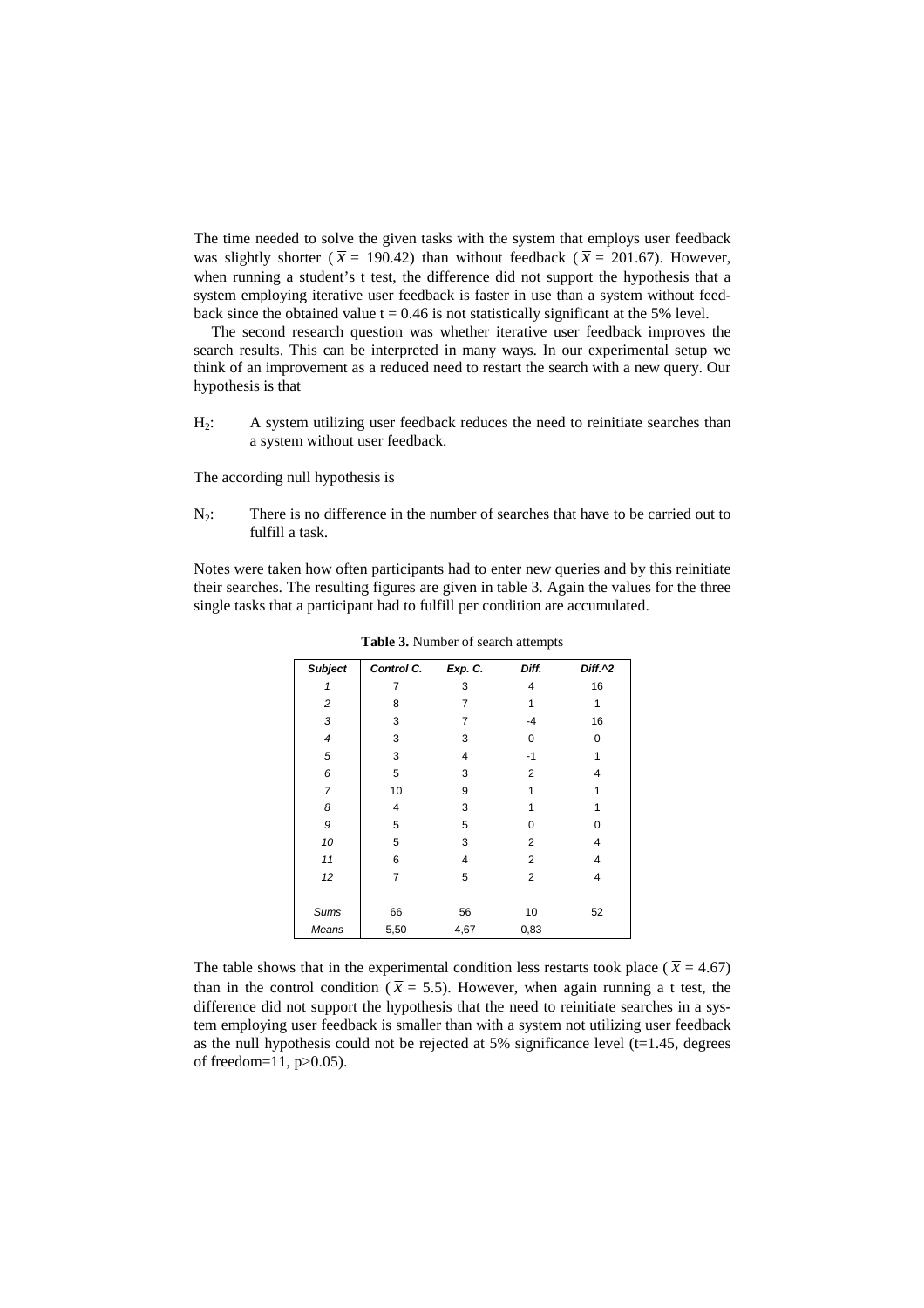The third research question asked whether user feedback improves the quality of a system as it is perceived by the user. In other words we are interested in knowing whether users like to work with a system employing feedback. This can be rephrased into

H3: Users rate a system utilizing user feedback higher than a system without user feedback.

The adequate null hypothesis is

 $N_3$ : There is no difference in user ratings of a system with and a system without feedback.

After the participants had worked with both systems in the experiment they were asked to rate them on a scale from 1 (low) to 10 (high). Table 4 shows these ratings.

| <b>Subject</b>           | Control C. | Exp. C. | Diff.   | Diff.^2 |
|--------------------------|------------|---------|---------|---------|
| 1                        | 7          | 10      | -3      | 9       |
| 2                        | 8          | 10      | $-2$    | 4       |
| 3                        | 9          | 8       | 1       | 1       |
| $\overline{\mathcal{A}}$ | 8          | 9       | -1      | 1       |
| 5                        | 8          | 7       | 1       | 1       |
| 6                        | 6          | 8       | $-2$    | 4       |
| 7                        | 7          | 8       | $-1$    | 1       |
| 8                        | 6          | 8       | $-2$    | 4       |
| 9                        | 8          | 7       | 1       | 1       |
| 10                       | 7          | 8       | $-1$    | 1       |
| 11                       | 7          | 8       | -1      | 1       |
| 12                       | 7          | 8       | $-1$    | 1       |
|                          |            |         |         |         |
| Sums                     | 88         | 99      | $-11$   | 29      |
| Means                    | 7,33       | 8,25    | $-0,92$ |         |

**Table 4.** User ratings

As can be seen in the table the ratings of the experimental condition are higher ( $\bar{x}$  = 8.25) than those of the control condition ( $\bar{x}$  = 7.33). Here the difference does indeed support the hypothesis that users perceive a higher quality in a system employing iterative user feedback. The t test reaches significance at 5% significance level (t=- 2.42,  $df=11$ ,  $p>0.05$ ). The null hypothesis is thus rejected and we can conclude that user feedback does improve the quality of a system as it is perceived by the user.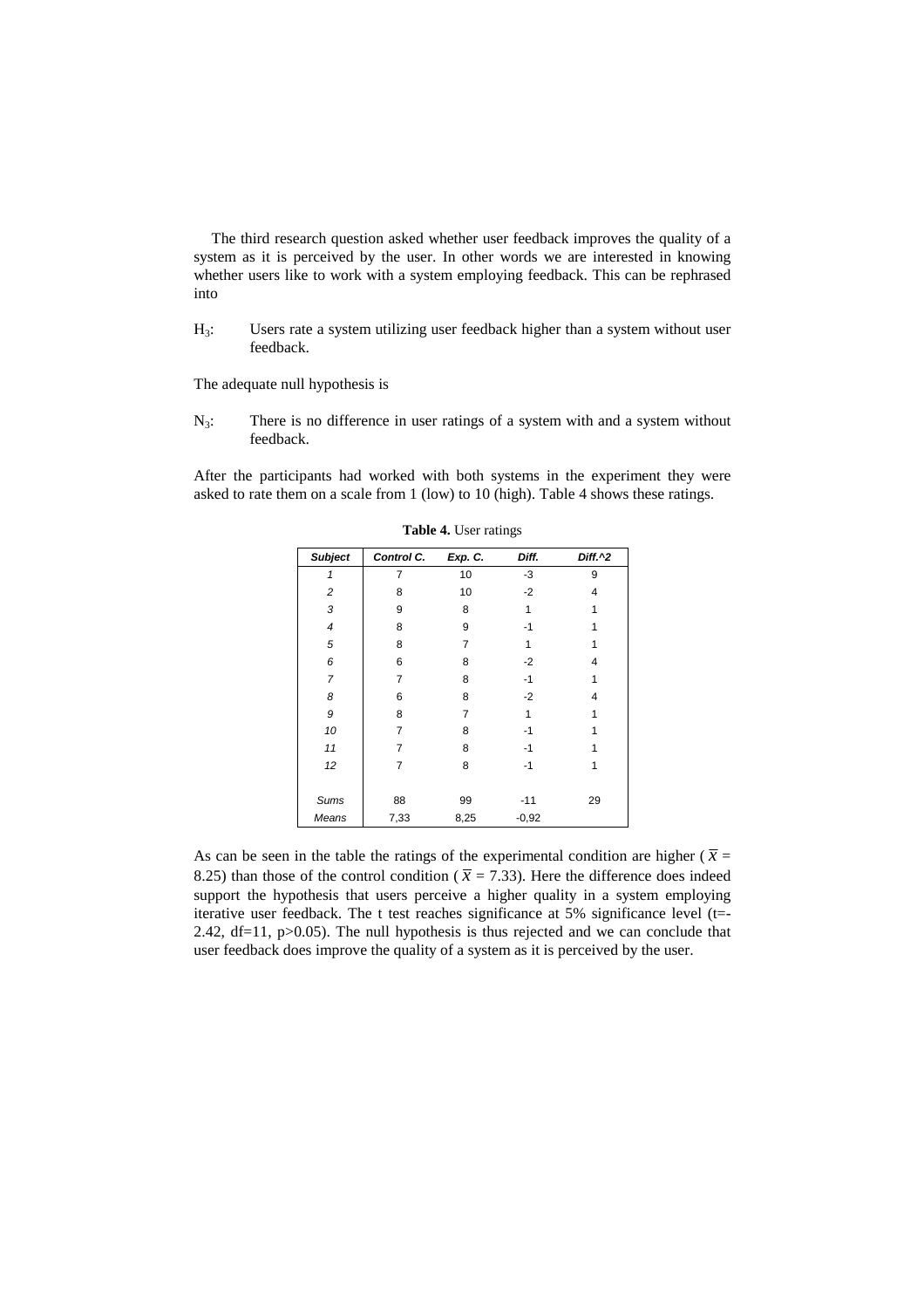# **5 Discussion**

We were able to show that user feedback does improve the quality of an image retrieval system as it is perceived by the user. The majority of the participants in this study stated that they at least liked the opportunity to use the categories in addition to restart their searches. One participant even declared that he would like to solely navigate through the categories once he had started his search. This user also indicated that he liked working with similar systems like the Yahoo directories to search on the internet. Other participants said they were irritated at first, being used to minimalist interfaces like Google, but once they understood the category system most of them appreciated the extra search options offered by it.

This initial irritation when first using the system is in our opinion also the reason why no significant differences could be found in terms of speed and search restarts. We motivate this position on the fact that tendencies towards this, though not significant, could be found indeed and on the statements of some participants following the experiment. They indicated that they at first had problems in understanding the category system, but this improved with growing experience. We can also conclude from our observations that some of the participants had difficulties in distinguishing categories and images themselves.



**Fig 3.** Screenshot of the image retrieval system employing feedback

Figure 3 shows a screenshot of our image retrieval system that employs user feedback. The first row shows the sub-categories that can be reached from the current category. Beneath this row pictures matching the current query are presented. The confusion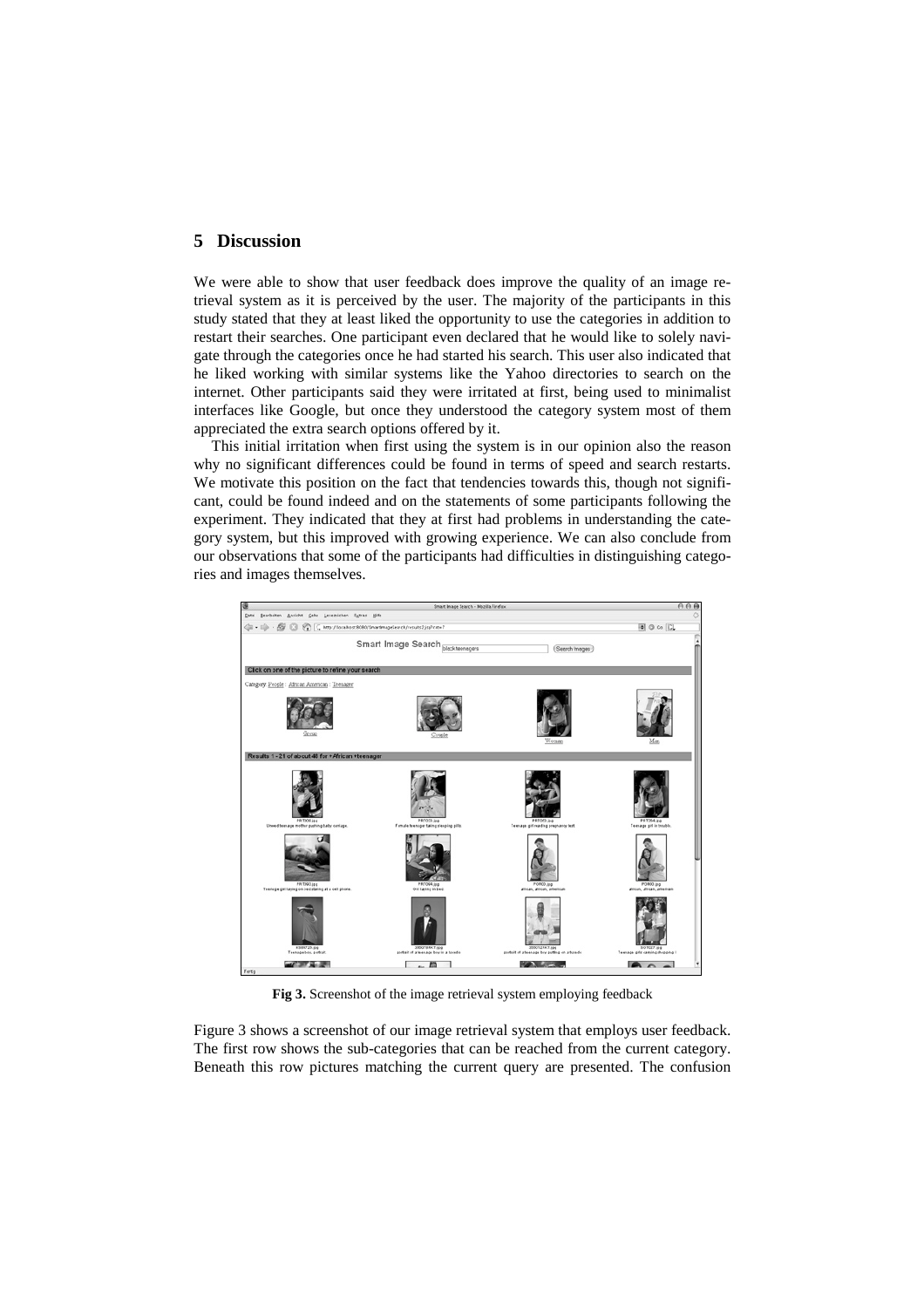between categories and images can be explained by there visual similarity. This can be seen as a minor flaw in our prototype and the first thing we would correct for further research.

We do think that with an improved prototype and participants that have had more experience with retrieval systems that employ iterative user feedback it is possible to find statistically significant differences for the time users need to solve tasks and for the need to reinitiate a search, i.e. entering new queries.

Our results are confirmed by similar work done by Nemeth et al [13]. They examined methods for improving users' queries, specifically interactive and automatic query expansion, coming to the conclusion that there is a difference between users' preferences and the real performance of systems using those improvement methods. While the user satisfaction was higher with the query expansion systems, the performance did not differ significantly.

# **6 Conclusions**

This study has shown that iterative user feedback improves the perceived quality of an image retrieval system. After a short period of getting acquainted with the categorization system users prefer the additional searching options that come with it.

A significant improvement of the performance in terms of search times and search restarts could not be found. Reason for this might be a flaw in the prototype, namely that users confused categories of images and images themselves. This was identified during the user test. Another reason might be the lack of experience of the test participants with search engines that employ iterative user feedback by means of a categorization system. Observations during the experiment show that many users were able to work more efficiently once they had figured out the categorization system, i.e. to search faster and needing less search attempts. Of course also the possibility remains that there is no necessary correlation between the perceived performance and the real performance of retrieval systems. Future research with an improved prototype and users that have a little more experience with iterative feedback systems could answer the question whether the real performance can indeed be improved analogue to the perceived user satisfaction as we were able to show in this study.

# **References**

- 1. Baeza-Yates, R., Ribiero-Neto, B.: Modern Information Retrieval. Addison-Wesley (1999)
- 2. Salton, G., Buckley, C.: Improving retrieval performance by relevance feedback. Journal of the American Association of Information Science 41(4) (1990) 288–297
- 3. Harman, D.: Relevance feedback revisited. In Belkin, N., Ingwersen, P., Pejtersen, A., eds.: Proceedings of the 15th International ACM SIGIR Conference on Research and Development in Information Retrieval., ACM (1992) 1–10